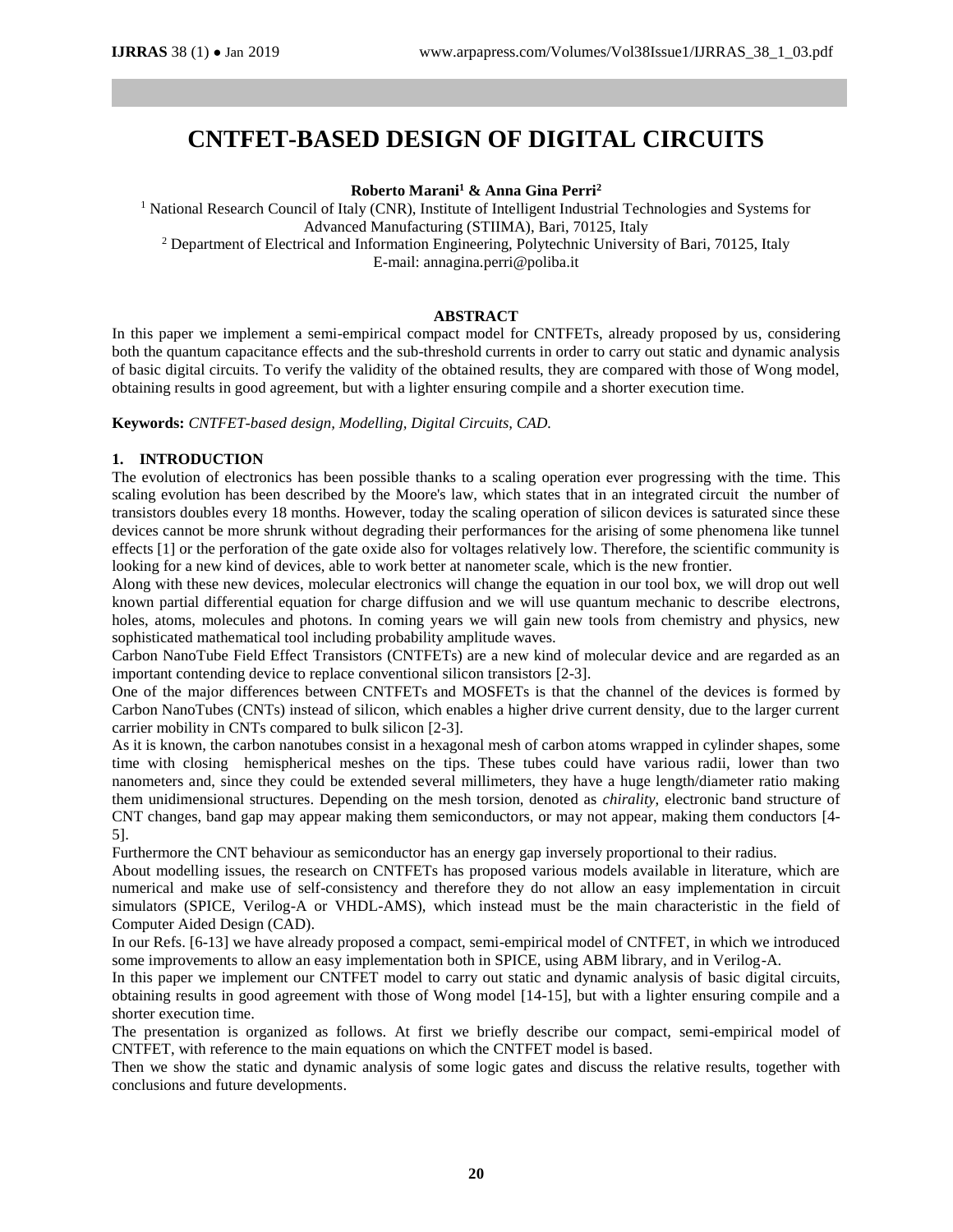## **2. BRIEF ANALYSIS OF OUR CNTFET MODEL**

### **2a) I-V Model**

An exhaustive description of our model is in our Refs [2-7]. In this sub-Section we just describe the main equations on which our I-V model is based.

When a positive voltage is applied between drain-source ( $V_{DS} > 0$  V), the hypothesis of ballistic transport [3] allows to assert that the current is constant along the CNT and therefore it can be calculated at the beginning of the channel, near the source, at the maximum of conduction band, where electrons from the source take up energy levels related to states with positive wave number, while the electrons from the drain take up energy levels related to states with negative wave number.

When a positive voltage is applied between gate-source ( $V_{GS} > 0$  V), the conduction band at the channel beginning decreases by  $qV_{CNT}$ , where  $V_{CNT}$  is the surface potential and q is the electron charge. With the hypothesis that each sub-band decreases by the same quantity along the whole channel length, the drain current for every single sub-band can be calculated using the Landauer formula [16]:

$$
I_{\rm DSp} = \frac{4qkT}{h} \left[ \ln \left( 1 + \exp \xi_{\rm Sp} \right) - \ln \left( 1 + \exp \xi_{\rm Sp} \right) \right] \tag{1}
$$

where k is the Boltzmann constant, T is the absolute temperature, h is the Planck constant, p is the number of subbands,  $\xi_{\text{Sp}}$  and  $\xi_{\text{Dp}}$  have the following expressions:

$$
\xi_{\text{Sp}} = \frac{\text{qV}_{\text{CNT}} - \text{E}_{\text{CP}}}{\text{kT}} \qquad \xi_{\text{Dp}} = \frac{\text{qV}_{\text{CNT}} - \text{E}_{\text{CP}} - \text{qV}_{\text{DS}}}{\text{kT}} \tag{2}
$$

being  $E_{Cp}$  the sub-bands conduction minima.

Therefore the total drain current can be expressed as:

$$
I_{DS} = \frac{4qkT}{h} \sum_{p} \left[ ln\left(1 + exp \xi_{Sp}\right) - ln\left(1 + exp \xi_{Dp}\right) \right]
$$
 (3)

The surface potential,  $V_{\text{CNT}}$ , is evaluated by the following approximation [2]:

$$
V_{CNT} = \begin{cases} V_{GS} & \text{for } V_{GS} < \frac{E_C}{q} \\ V_{GS} - \alpha \left( V_{GS} - \frac{E_C}{q} \right) & \text{for } V_{GS} \ge \frac{E_C}{q} \end{cases}
$$
(4)

where  $E_C$  is the conduction band minima for the first sub-band.

The parameter  $\alpha$ , depending on V<sub>DS</sub> voltage, CNTFET diameter and gate oxide capacitance C<sub>ox</sub>, has been extracted from the experimental device characteristics [1-3] and has the following expression [17]:

$$
\alpha = \alpha_0 + \alpha_1 V_{DS} + \alpha_2 V_{DS}^2 \tag{5}
$$

#### **2b) C-V Model**

An exhaustive description of our C-V model is widely described in our Refs. from 1 to 13 and therefore the reader is requested to consult it. Now we just describe the main equations on which is based our C-V model.

To determine the quantum capacitances  $C_{GS}$  and  $C_{GD}$ , it is necessary to know the total channel charge  $Q_{CNT}$ , having the following expression:

$$
Q_{\text{CNT}} = q \sum_{p} \left( n_{\text{Sp}} + n_{\text{Dp}} \right) \tag{6}
$$

where  $n_{Sp}$  and  $n_{Dp}$  are electron concentrations by the source and the drain respectively in the p-th sub-band. Having:

$$
N_0 = \frac{4kT}{3\pi a_0 |\gamma|} \tag{7}
$$

where a<sub>0</sub> is the carbon-carbon (C-C) bonding distance ( $\approx 0.142$  nm) and  $\gamma$  the C-C bonding energy ( $\approx 3$  eV), the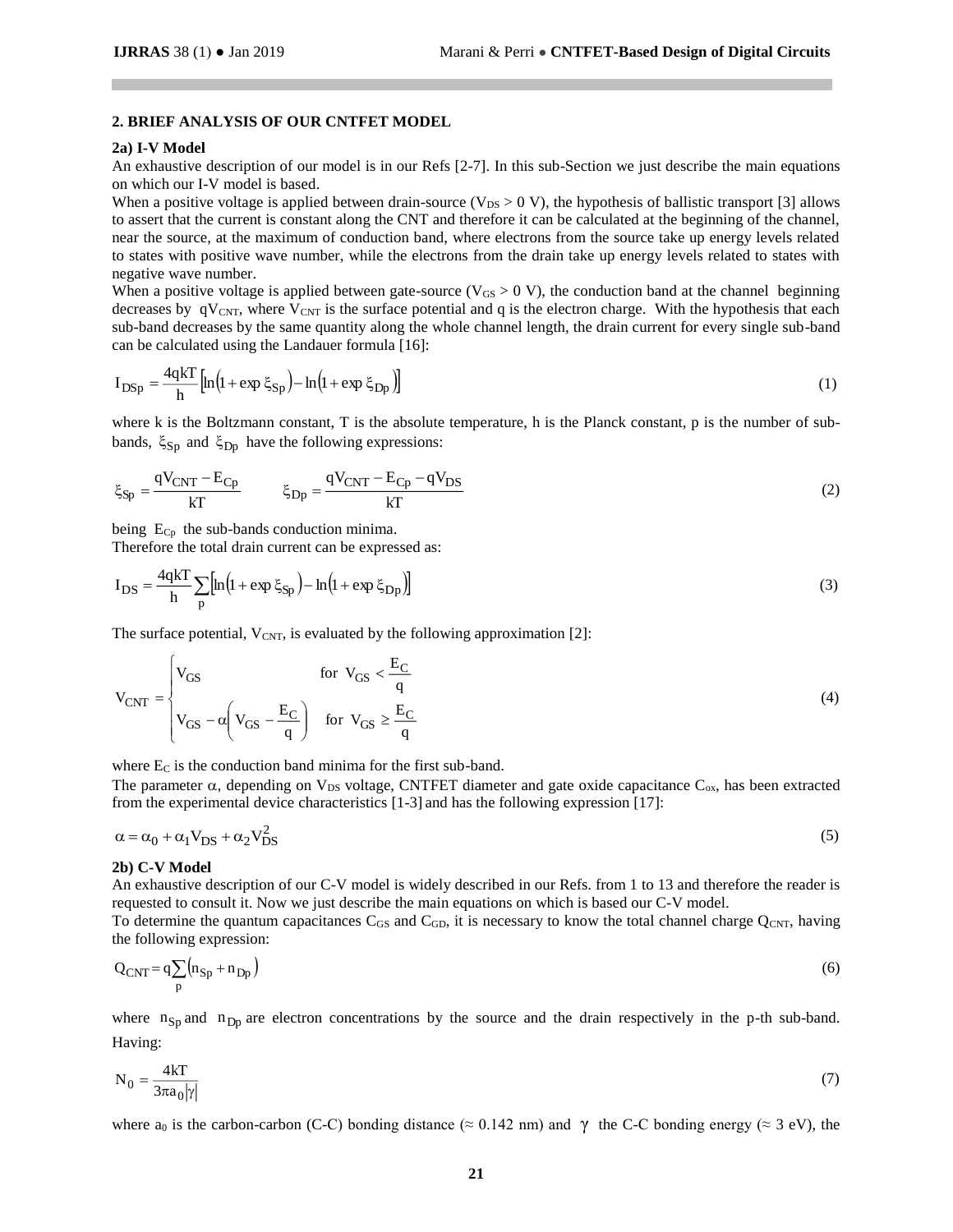number of carrier  $n_{ip}$  (i = S or D), which increases almost linearly as  $\xi_{ip}$  greater or equal than zero and falls off exponentially as  $\xi_{\text{ip}}$  becomes negative, can be derived from the following relationship [12]:

$$
n_{ip} = N_0 \begin{cases} A_p \exp \xi_{ip} & \text{for } \xi_{ip} < 0 \\ B_p \xi_{ip} + A_p & \text{for } \xi_{ip} \ge 0 \end{cases}
$$
 (8)

where the parameters  $A_p$  and  $B_p$ , depending on  $E_{Cp}$ , for  $E_{Cp} < 0.5$  eV, have the following empirical expressions [12]:

$$
\begin{cases} A_p = -5.3E_{Cp}^2 + 10E_{Cp} + 1 \\ B_p = 0.34E_{Cp} + 1 \end{cases}
$$
 (9)

Therefore the quantum capacitances  $C_{GD}$  and  $C_{GS}$  are given by:

$$
\begin{cases}\nC_{GD} = q \sum_{p} \frac{\partial n_{Dp}}{\partial V_{GS}} = q \sum_{p} \frac{\partial n_{Dp}}{\partial \xi_{Dp}} \frac{\partial \xi_{Dp}}{\partial V_{CNT}} \frac{\partial V_{CNT}}{\partial V_{GS}} \\
C_{GS} = q \sum_{p} \frac{\partial n_{Sp}}{\partial V_{GS}} = q \sum_{p} \frac{\partial n_{Sp}}{\partial \xi_{Sp}} \frac{\partial \xi_{Sp}}{\partial V_{CNT}} \frac{\partial V_{CNT}}{\partial V_{GS}}\n\end{cases}
$$
\n(10)

The CNTFET equivalent circuit, reported in Fig. 1, is similar to a common MOSFET and is characterized by the generator  $V_{FB}$ , for accounting the flat band voltage, and by the resistors  $R_D$  and  $R_S$ , in which the parasitic effect due to the electrodes are also included.



*Figure 1. Equivalent Circuit of a n-type CNTFET [2-3].*

 Figures 2a and 2b show the implementation of the gate-drain and gate-source capacitances respectively using our C-V model in Verilog-A language [18], in which we have assumed  $V_{FB} = 0 V$ , CNT diameter d = 1.4 nm,  $R_D = R_S = 0$  $\Omega$  and  $C_{ox} = 3.8$  pF/cm.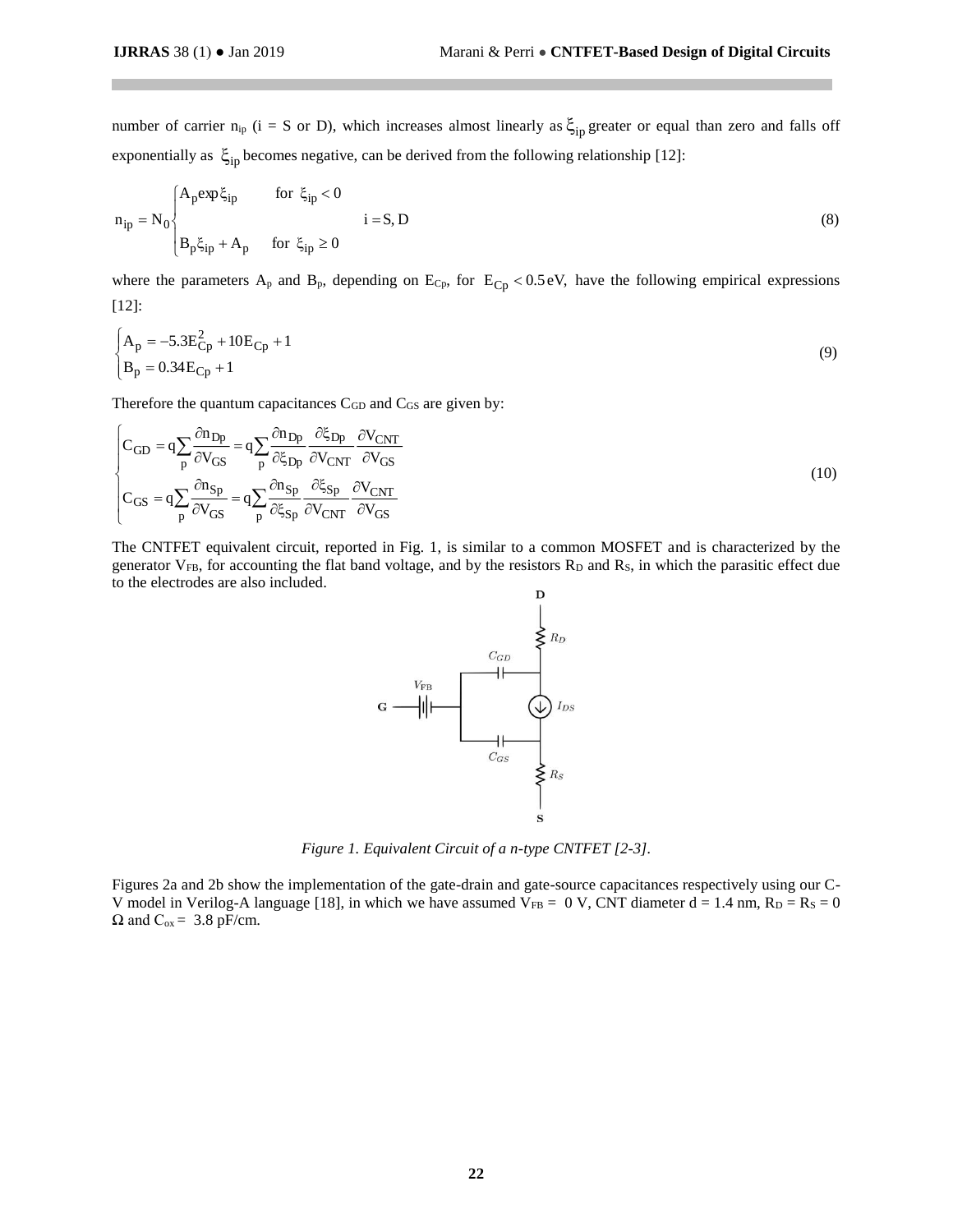

*Figure 2a. Simulations of CGD vs VDS for different values of VGS in Verilog-A.*



*Figure 2b. Simulations of CGS vs VDS for different values of VGS in Verilog-A.*

The implementation of the same capacitances in SPICE has been reported in our Refs. 1 and 6, where we have obtained different values of gate-drain and gate-source capacitances, because in SPICE only one band in the capacitance model has been considered.

In particular, the difference between the capacitance models comes from some simplifications we have adopted in our SPICE model [6], in order to do not weigh down the software further, unlike Verilog-A implementation.

However these differences have no influence on I-V characteristics, which are practically the same, as illustrated previously.

## **3. STATIC ANALYSIS OF CNTFET LOGIC GATES**

Referring to an inverter, for a static analysis we can determine the voltage transfer characteristic, VTC (Fig. 3), and then the noise margins, which provide a measure of the maximum external voltage noise that can be overlapped to the input signals, without causing unwanted output variation.

The noise margins, whose values are necessary in the design of digital circuits, are determined from the -1 slope points on the VTC, indicated by the letters A and B in Fig. 3, which delimit the amplification range of the device.  $V<sub>OH</sub>$  and  $V<sub>IL</sub>$  (point A) represent respectively the valid minimum output voltage at high level and the valid maximum input voltage at low level. Similarly  $V_{OL}$  and  $V_{IH}$  (point B) the valid maximum output voltage at low level and the valid minimum input voltage at high level.

The noise margins are defined as follows:

 $NM_H = V_{OH} - V_{IH}$  for high voltage

and

 $NM_L = V_{IL} - V_{OL}$  for low voltage.

When the input voltage  $V_I$  is between  $V_{II}$ , and  $V_{III}$ , the logic gate is in an undefined state, which is an operative condition that we must avoid to make sure the logic levels are within well defined regions.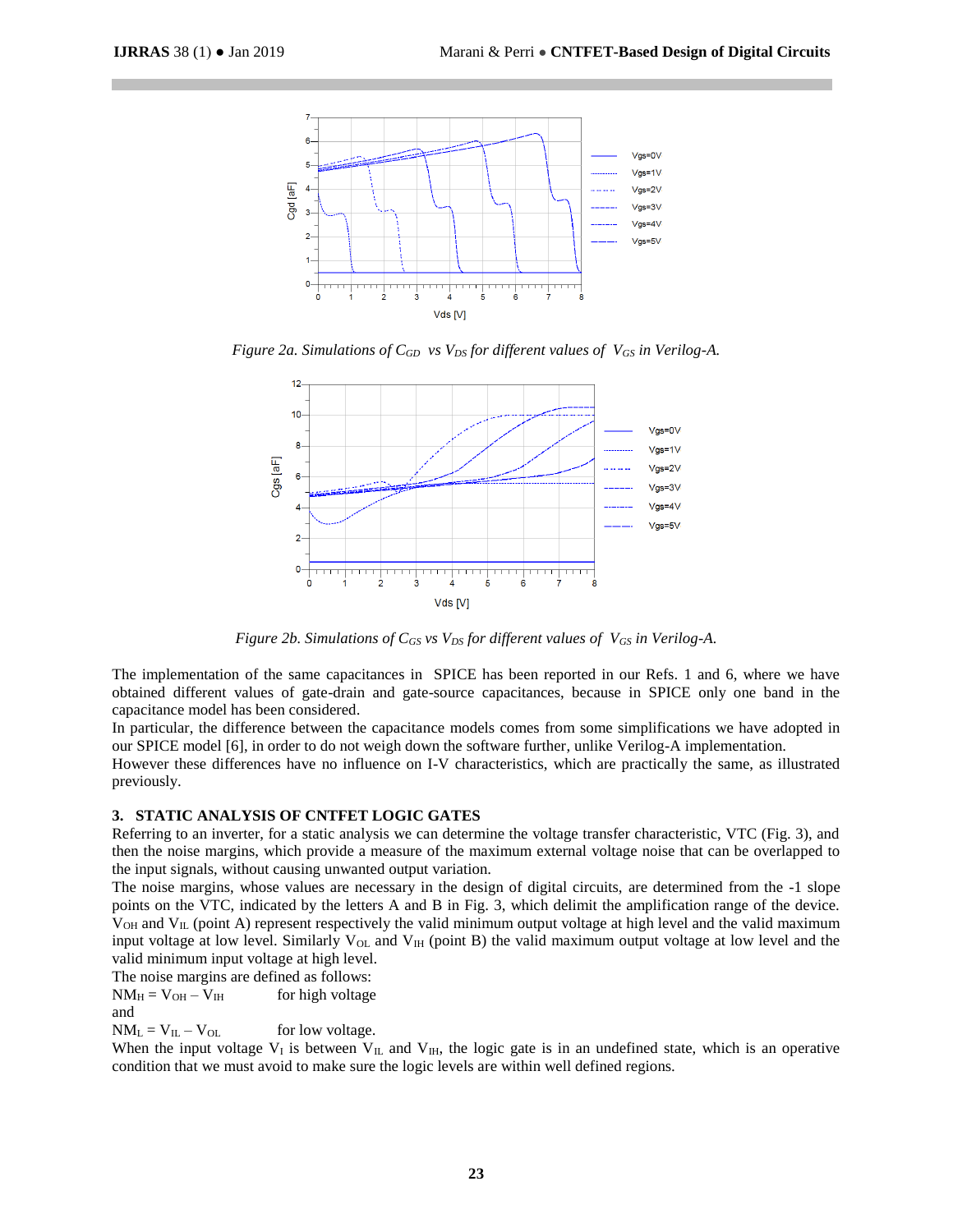

*Figure 3. Voltage transfer characteristic for an inverter.*

The schematic of NOT gate implemented by Verilog-A language is shown in Fig. 4.

The gate consists of two MOS-like CNTFETs with n and p channel respectively.

In Fig. 4 Gate-in and Out indicate the input and the output of the gate, while V+ and V- indicate the positive and negative power supply terminals. Two current probes have been introduced to evaluate static currents flowing through the two CNTFETs.

Finally, two capacitors have been introduced to model the capacitance of the metallic interconnections with respect to ground, which have no influence in static performance, but in dynamic analysis are important for new measurement technology.

In order to perform a static analysis, we have used the circuit reported in Fig. 5, which shows a cascade of five NOT gates, which are internally composed as in Fig. 4.

A dual power supply is used and a constant voltage source  $V_{in}$  is connected to the input of the first gate and varies from  $-V_{CC}$  to  $+V_{CC}$  (V<sub>CC</sub> varies from 0.1V to 1V with step 0.1V).



*Figure 4. Schematic of a NOT gate.*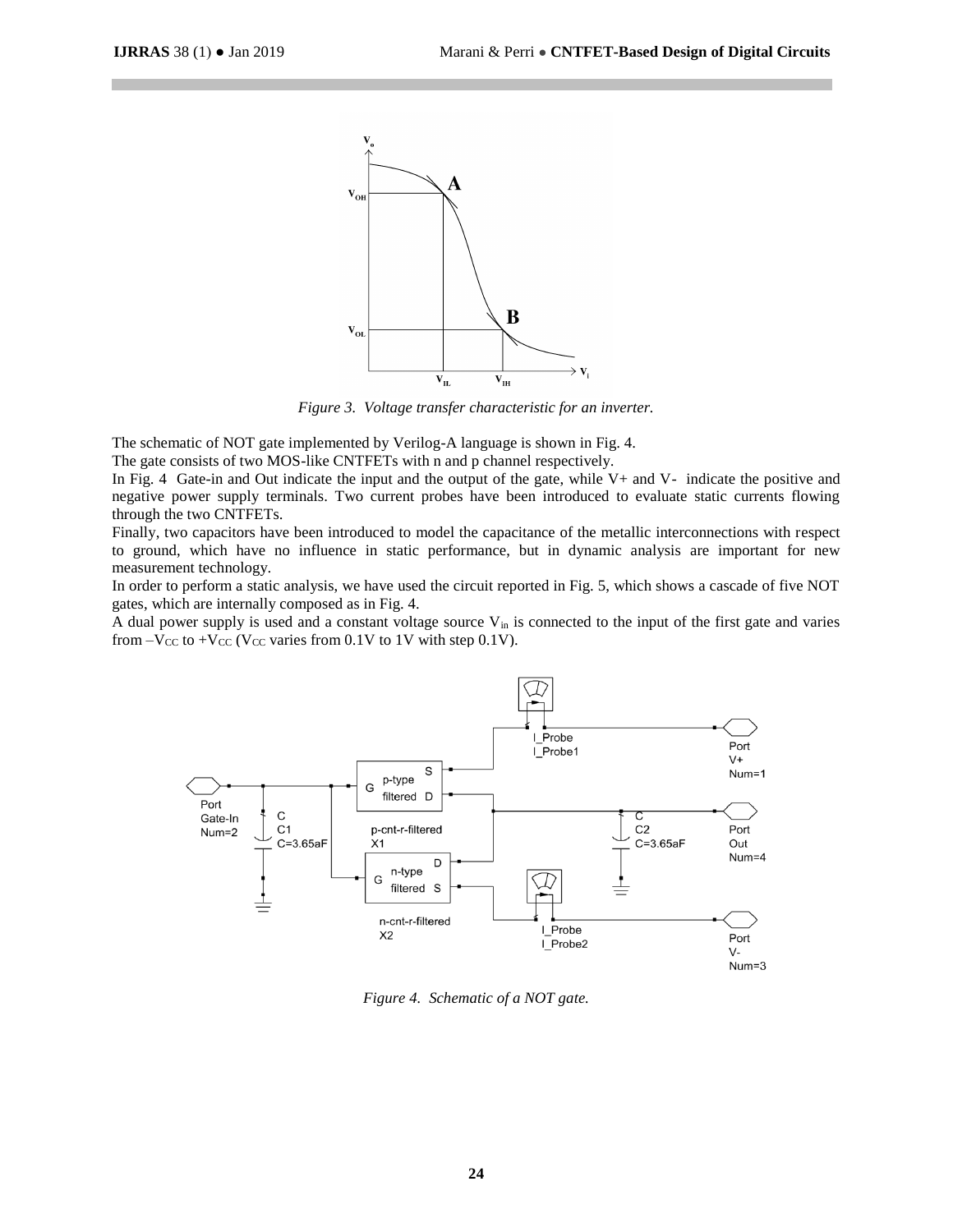

*Figure 5. Schematic of a cascade of five NOT gates.*

In Fig. 6 we have reported the simulated static currents of the first gate of the cascade. These currents give an indication of the static power dissipation in the circuit, which is a very important factor for high integration density circuits.



*Figure 6. Static currents of the first NOT gate vs Vin , with VCC varying from 0.1 V to 1.0 V.*

Current peacks in the high gain region (near  $V_{in} = 0$  V) are to be observed, because in this region the two CNTFETs of the NOT gate are both in the on state and they are saturated. A conducting path between the positive and negative power supply is determined and relatively high currents can flow. We can see that the current decreases in the regions where the gate state is well defined, i.e. the states where the input signal is recognized as low or high level. In these regions, where one transistor is turned on and the other one is turned off, the static current that flows between the positive and negative supply is due to the tunnel effect in the interdicted transistor.

As we said previously, noise margins are determined from the -1 slope points on the VTC. This slope is the gate gain and can be determined using the circuit of Fig. 7.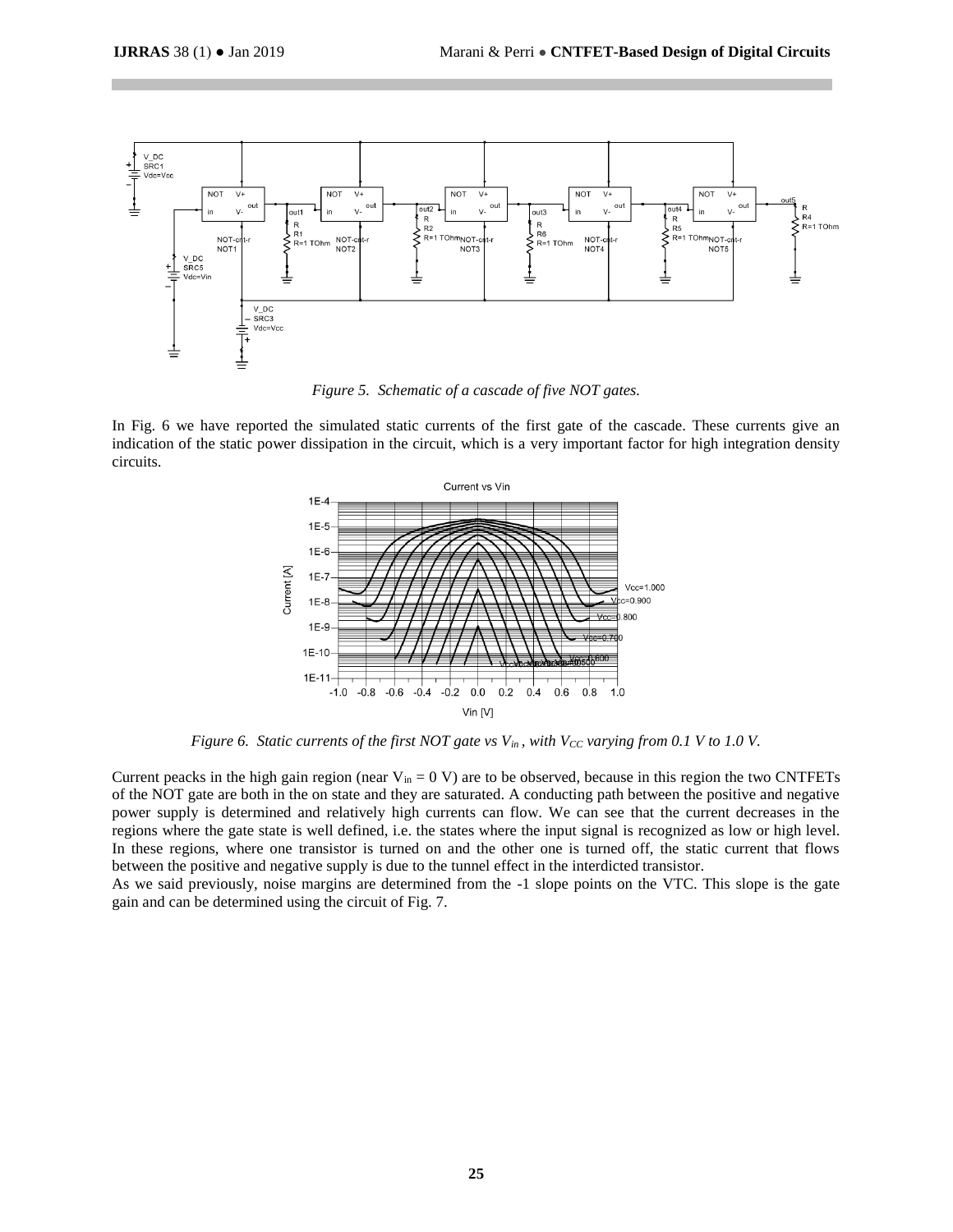

*Figure 7. Circuit used to calculate NOT gain.*

In particular Fig. 7 shows two identical circuits in which the lower one presents an input voltage increased by  $\Delta V_{in}$ 0.1mV with respect to the upper circuit. Referring to the first gate of the cascade, considering the difference between the outputs of the lower and upper circuit and dividing that by  $\Delta V$ <sub>in</sub> we obtain the gate gain. Fig. 8 shows the gain diagrams of NOT1 gate as function of input voltage.



*Figure 8. Gain of the first NOT of the cascade vs Vin with VCC varying from 0.1 V to 1.0 V.*

Similarly, plotting the gain as function of the output voltage of the first gate, we obtain  $V_{OH}$  and  $V_{OL}$ , which are the output voltage values when the gain is -1. The results are shown in Fig. 9.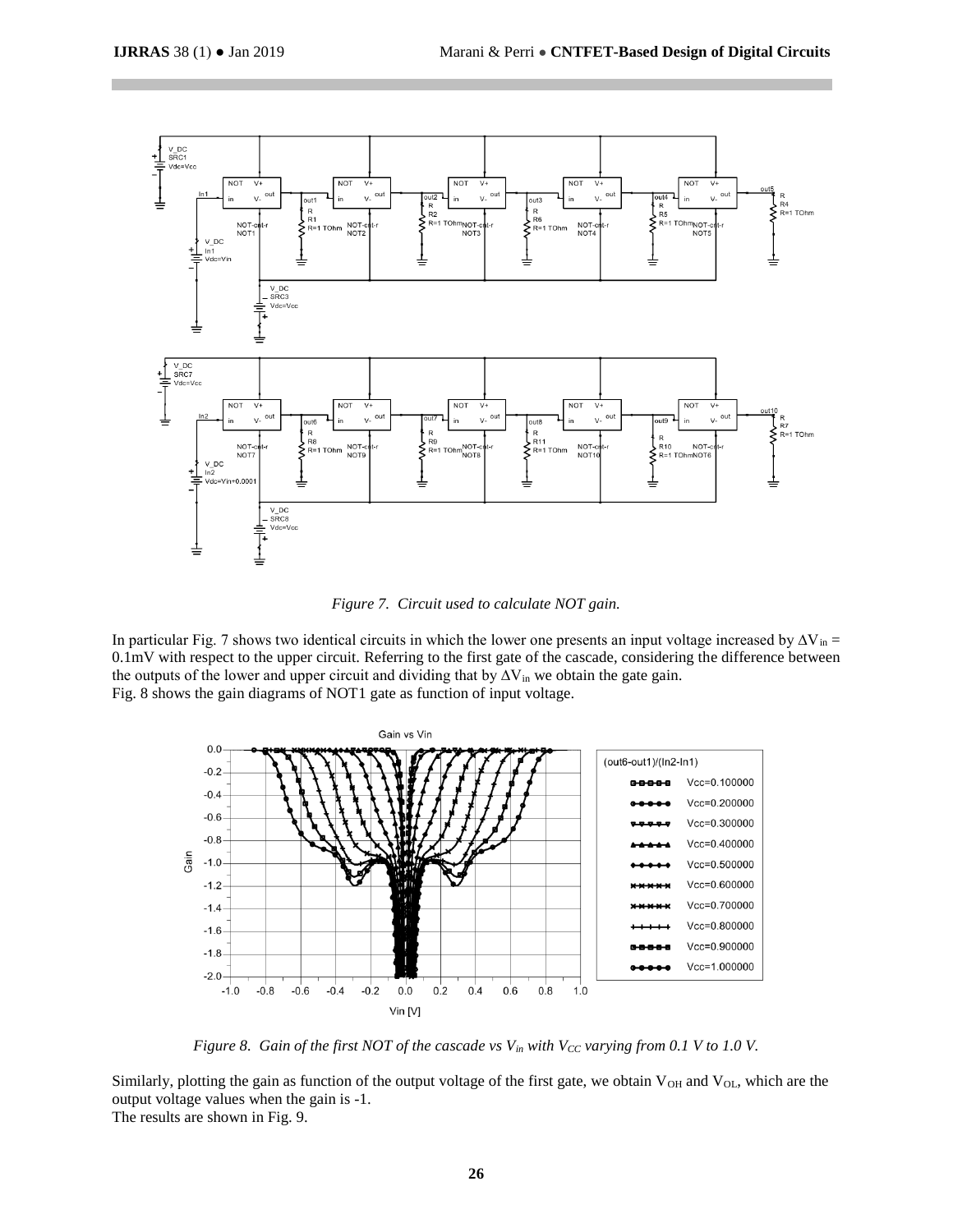

*Figure 9. Gain of the first NOT of the cascade vs Vout with VCC varying from 0.1 V to 1.0 V, step 0.1.*

At last, in Table 1 we have reported the V<sub>IH</sub>, V<sub>OL</sub>, V<sub>IL</sub>, V<sub>OH</sub> values and the noise margins  $NM_H$  and  $NM_L$  for different values of  $V_{CC}$  for our model, whereas in Table 2 the same calculated using Wong model.

| $V_{CC}$ [V] | V <sub>IH</sub> [V] | $V_{OL}[V]$ | $V_{IL}[V]$ | $V_{OH}[V]$ | $NM_{H}$ | $NM_{L}$ |
|--------------|---------------------|-------------|-------------|-------------|----------|----------|
| 0,1          | 0,014               | $-0,089$    | $-0,014$    | 0,089       | 0,075    | 0,075    |
| 0,2          | 0,014               | $-0,188$    | $-0,014$    | 0,188       | 0,174    | 0,174    |
| 0,3          | 0,019               | $-0,278$    | $-0,019$    | 0,278       | 0.259    | 0,259    |
| 0,4          | 0,0357              | $-0,345$    | $-0,0357$   | 0,345       | 0,3093   | 0,3093   |
| 0,5          | 0,0578              | $-0,388$    | $-0,0578$   | 0,388       | 0,3302   | 0,3302   |
| 0,6          | 0,076               | $-0,419$    | $-0,076$    | 0,419       | 0,343    | 0,343    |
| 0,7          | 0,095               | $-0,439$    | $-0,095$    | 0,439       | 0,344    | 0,344    |

|  |  | Table 1. Noise margins and -1 slope points (our model). |  |  |  |  |  |
|--|--|---------------------------------------------------------|--|--|--|--|--|
|--|--|---------------------------------------------------------|--|--|--|--|--|

*Table 2. Noise margins and -1 slope points (Wong model)*

| $V_{CC}$ [V] | V1H[V] | $V_{OL}[V]$ | $V_{IL}[V]$ | V <sub>OH</sub> [V] | NM <sub>H</sub> | $NM_{L}$ |
|--------------|--------|-------------|-------------|---------------------|-----------------|----------|
| 0,1          | 0.018  | $-0.088$    | $-0.018$    | 0.088               | 0.07            | 0.07     |
| 0,2          | 0.0195 | $-0.185$    | $-0.0195$   | 0.185               | 0.1655          | 0.1655   |
| 0,3          | 0.0325 | $-0.265$    | $-0.0325$   | 0.265               | 0.2325          | 0,2325   |
| 0,4          | 0,0535 | $-0,325$    | $-0.0535$   | 0,325               | 0.2715          | 0,2715   |

In all following simulations we have considered CNTFETs having a diameter of 1.42 nm, length of 100 nm and quantum capacitances depending on polarization voltages.

## **4. DYNAMIC ANALYSIS OF CNTFET LOGIC GATES**

To analyze the dynamic behaviour of a logic gate, for example an inverter, the parameters of interest are the propagation delay and the rise and fall times (see Fig.10).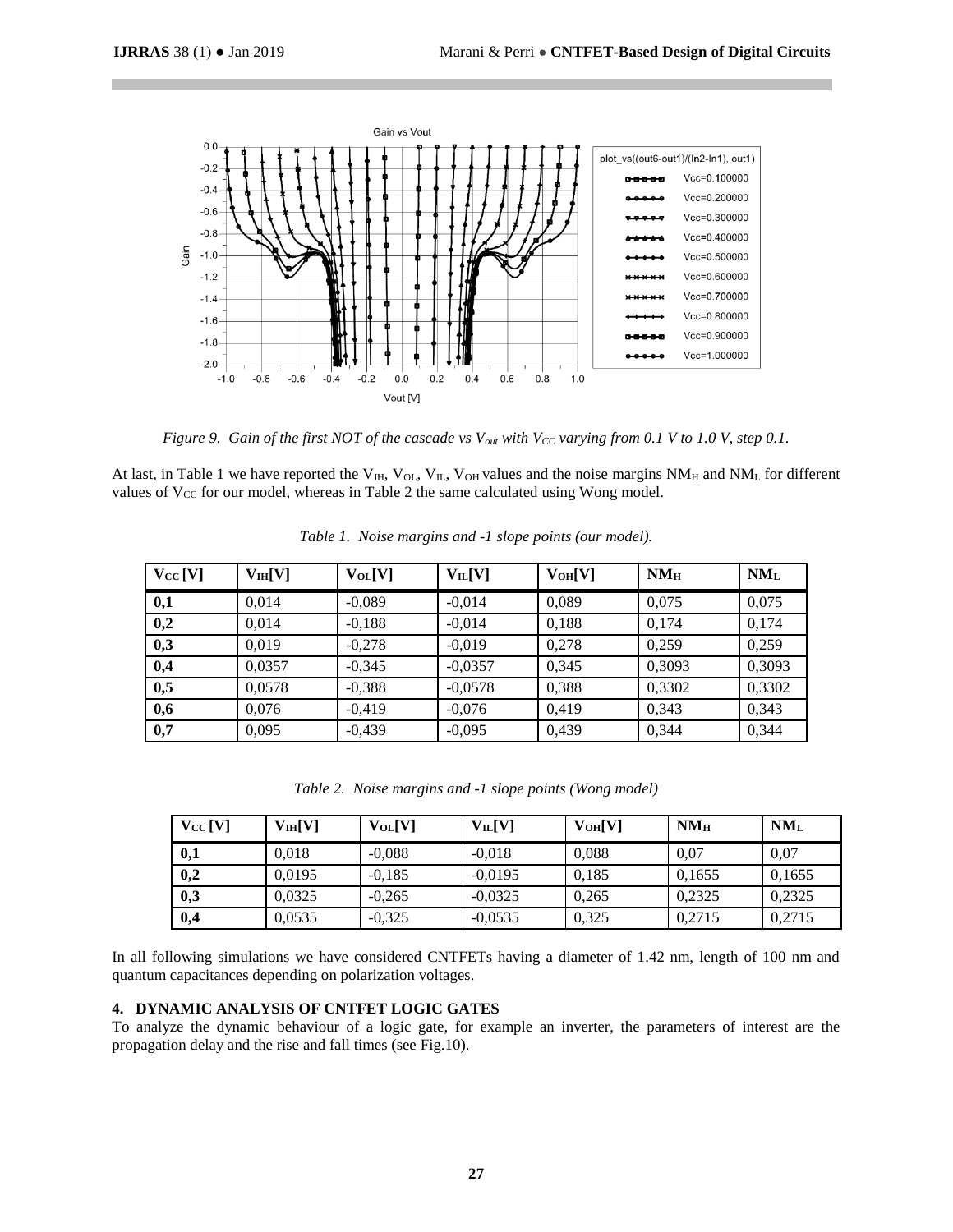

*Figure 10. Time and voltage definitions for input and output waveforms [19].*

The rise time  $t_r$  for a given signal is defined as the time required for the signal to make the transition from the 10% point to the 90% point on the waveform, during the  $V_L$ - $V_H$  transition.

Similarly, the fall time  $t_f$  is defined as the time required for the signal to make the transition between the 90% point and the 10% point on the waveform, during the  $V_H-V_L$  transition.

The 10% and 90% points are defined as follows:

 $V_{10\%} = V_{L} + 0.1 \Delta V$ 

 $V_{90\%} = V_L + 0.9ΔV$ 

where  $\Delta V = V_H - V_L$  is the logic swing,  $V_H$  and  $V_L$  are the high and low logic levels respectively.

The **propagation delay τ<sup>P</sup>** is defined as the difference in time between the input and output signals reaching the 50% points in their respective transitions. The 50% point is the voltage level corresponding to one-half the total transition between  $V_H$  and  $V_L$ :  $V_{50\%} = (V_H + V_L)/2$ 

We indicate propagation delay on the high-to-low output transition with τ<sub>PHL</sub> and that of the low-to-high transition with  $τ<sub>PLH</sub>$ .

The schematic of NOT gate implemented by Verilog-A language has been already shown in Fig. 4.

In order to perform a dynamic analysis, we have used the circuit reported in Fig. 5, already illustrated.

Parasitic capacitors have been introduced on the outputs of the gates to model the capacitance to ground of the metallic interconnections between gates. The input of the first gate is connected to an impulsive voltage generator that provides a binary signal with high level equal to  $+V_{CC}$  and low level equal to  $-V_{CC}$ , rise and fall times equal to 1.78 ps (**slow transitions**), high level duration of 16 ps and period equal to 38 ps. The rise and fall times have been chosen to give in input a typical signal of the logic, with features similar to the output signal of the cascade. For the following simulations we use a voltage supply  $V_{CC} = 0.4V$ , which determines the values of the high and low logic levels. In particular we chose a simulation time equal to 80 ps that allows to view the complete waveforms at the outputs of the gates.

Fig. 11 shows the result of simulation for slow transitions for our model.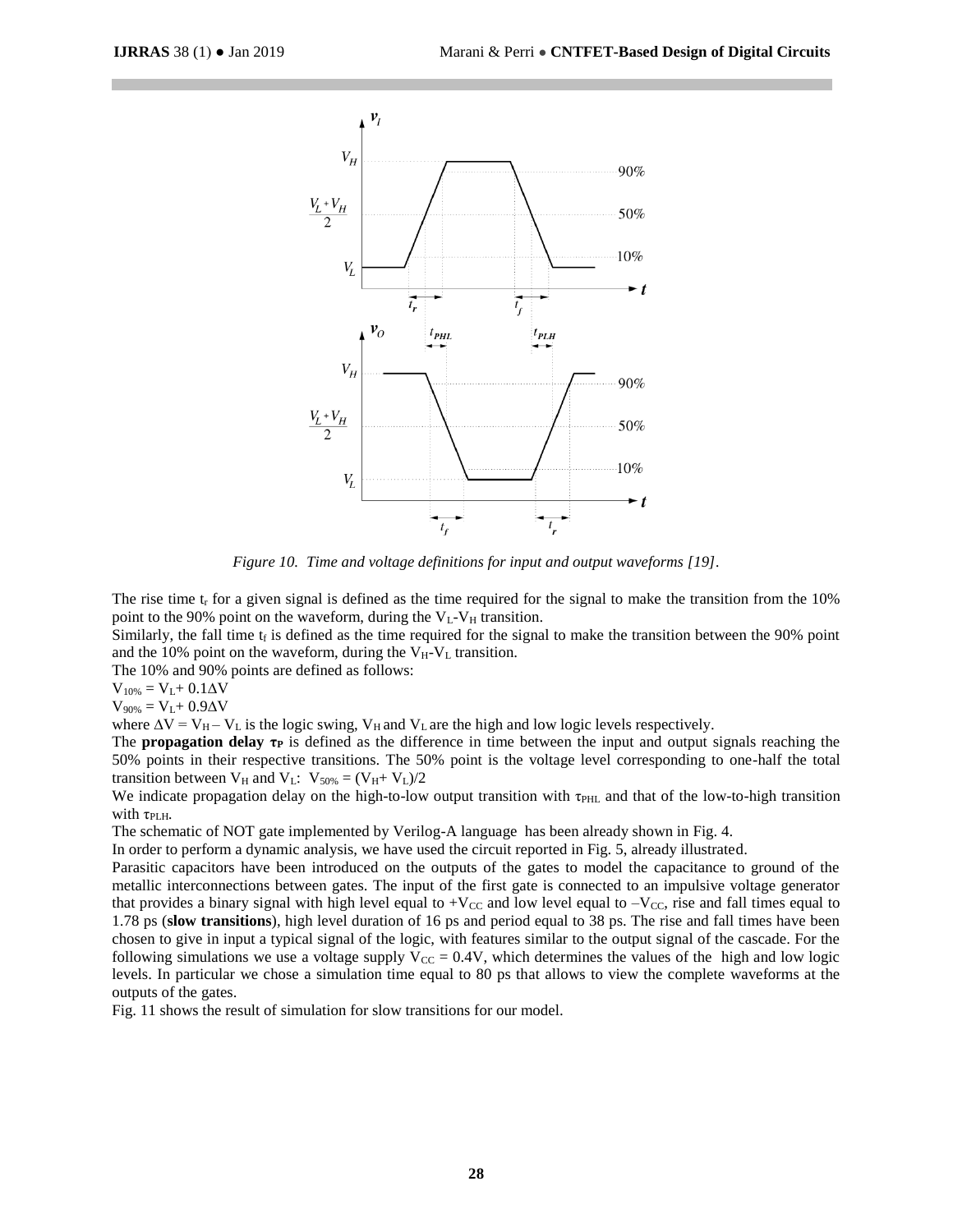

*Figure 11. Output of the first four NOT gates and input signal vs time for slow transitions.*

Figures 12 and 13 allow to determine the propagation delays for the high-to-low and low-to-high transitions respectively.



*Figure 12. Input and output of transients of the NOT gates for high-to-low transitions.*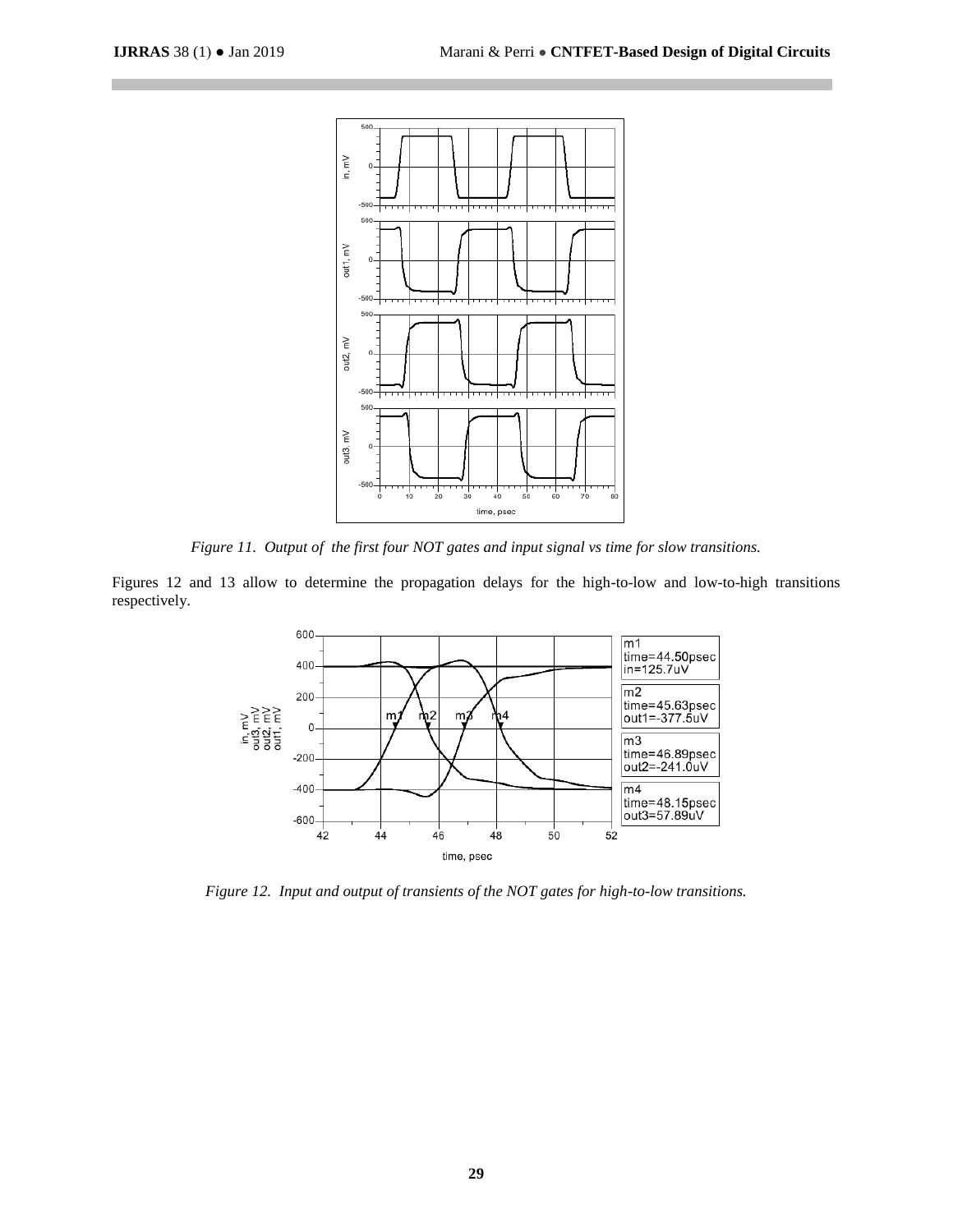

*Figure 13. Input and output of transients of the NOT gates for low-to-high transitions.*

On these diagrams we have superposed some markers in order to determine the times corresponding to the 50% points of the transitions. The 50% points are equal to 0 V. In this way we can easily determine the propagation delays **τPHL** and **τPLH**, applying the definitions mentioned before. For example, for the first NOT gate we obtain:

 $\tau_{\text{PHL1}} = t_{\text{m2}} - t_{\text{m1}} = 45.63 \text{ ps} - 44.50 \text{ ps} = 1.13 \text{ ps}$ 

 $\tau_{\text{PLH1}} = t_{\text{m6}} - t_{\text{m5}} = 64.63 \text{ ps} - 63.50 \text{ ps} = 1.13 \text{ ps}$ 

Moreover Figs. 14 and 15 allow to evaluate the rise and fall times of the input and output signals at the first NOT of the cascade respectively.



*Figure 14. Input and output of transients of the first NOT gate for high-to-low transitions.*



*Figure 15. Input and output of transients of the first NOT gate for low-to-high transitions.*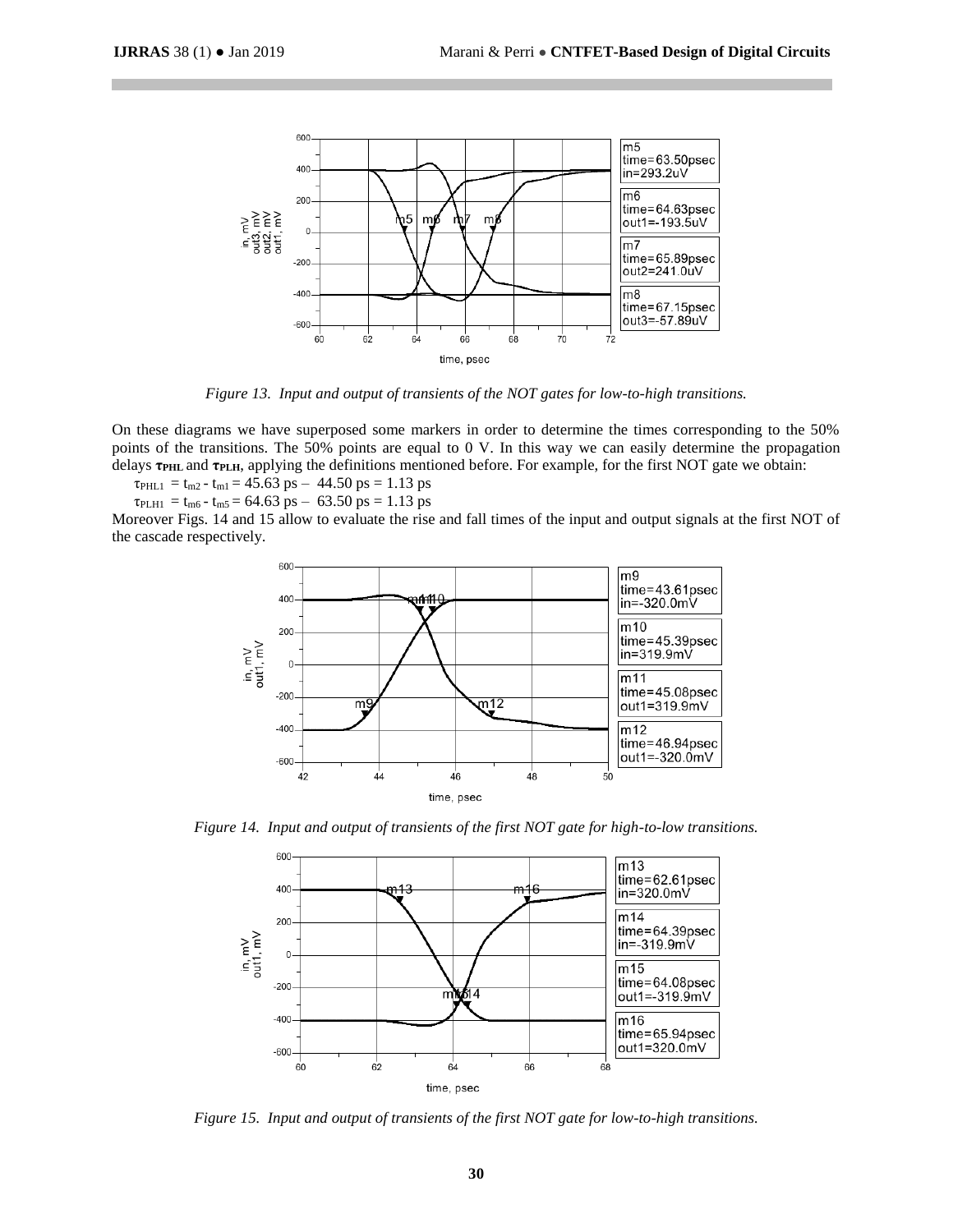The markers on the diagrams have been positioned at the 10% and 90% points of the level transition: in this way it is possible to determine easily the rise times  $t_r$  and the fall times  $t_f$  in the following way:

 $V_{10\%} = V_L + 0.1\Delta V = -400$  mV + 0.1**⋅800** mV = -320 mV

V90% = VL + 0.9∆V = -400 mV + 0.9**∙**800 mV = 320 mV

where  $\Delta V = V_H - V_L = 400$  mV – (–400 mV) = 800 mV

Corresponding to the markers, it is possible to read the times referring to these points and, therefore we can determine the rise times  $t_r$  and the fall times  $t_f$ , which refer to the input and output signals.

For example, for the first gate:

 $t_{r1} = t_{m12} - t_{m11} = 47.43 \text{ ps} - 45.15 \text{ ps} = 2.28 \text{ ps}$ 

 $t_{f1}$  =  $t_{m16}$  -  $t_{m15}$  = 66.43 ps – 64.15 ps = 2.28 ps

In order to evaluate the dynamic currents due to not instantaneous transition of the input signal of the gate, it is necessary observe that, during the level transition of the input signal, for a short time, both the CNTFETs are saturated. This happens when the signal leads the gate to the transition region. Therefore, a conducting path between the positive and negative supply exists and a certain current can flow through that path.

Performing the simulation for the first NOT of the cascade using our model we obtain the diagram shown in Fig. 16, while, for Wong model, we obtain the result shown in Fig. 17.



*Figure 16. Dynamic currents flowing through the first NOT gate (our model).*



*Figure 17. Dynamic currents flowing through the first NOT gate (Wong model).*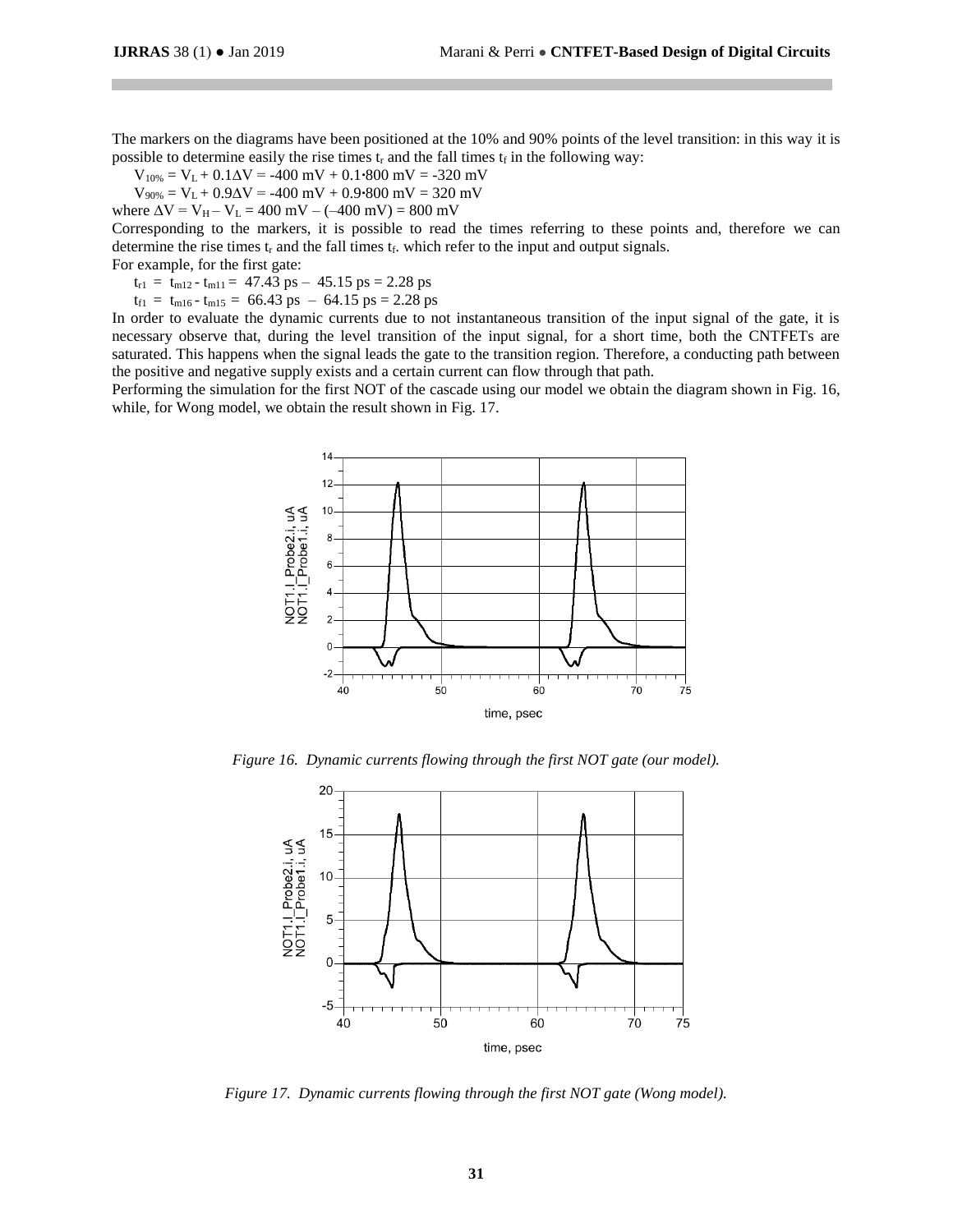In both figures the n-channel CNTFET current corresponds to the first positive peak, while the p-channel CNTFET current corresponds to the first negative peak. The situation is inverted for the current peaks at 65 ps.

When the input signal at the first gate passes from the low level to the high level, the p-CNTFET turns off, whereas the n-CNTFET turns on. The load capacitance on the output of the gate, initially at high voltage level, discharges through the n-CNTFET, turned on, determining a current peak through this device which lasts for the time necessary to discharge the capacitance.

Similarly, when the input signal at the first gate passes from the high level to the low level, the n-CNTFET turns off, whereas the p-CNTFET turns on. The load capacitance starts to charge through the p-CNTFET, therefore the output passes from the initially low level to the high level, at the end of the transient. The current peak, in this case, flows through the p-CNTFET and lasts for the time necessary to charge the load capacitance.

We have repeated the proposed procedure to analyze the dynamic behaviour of NOR gate, but, in order not to weigh the treatment, we limit ourselves to report the obtained results in Table 3.

Table 3. Results of the transient analysis of the NOR cascade for fast transitions.

| <b>Time</b> $(ps)$ | <b>Our Model</b> | <b>Wong Model</b> |
|--------------------|------------------|-------------------|
| $\tau$ PHL1        | 2.14             | 2.35              |
| $\tau$ PLH1        | 3.72             | 4.51              |
| $t_{r1}$           | 8.91             | 9.83              |
| t <sub>f1</sub>    | 4.58             | 4.91              |

For the transient analysis, the differences observed on the results of the two models are mainly due to the different implementation of the internal capacitances of the CNTFET.

All simulations were carried out in ADS on an Asus X5DIJ computer which uses an Intel Pentium dual core T4200 processor running at 2 GHz, with 1 MB cache and 4 GB of RAM memory. Moreover we have obtained a compilation time of 2.69 s and a run time of 58.84, while, using the Wong model, the values have been of 47.70 s and 1336.42 s respectively.

## **5. CONCLUSIONS AND FUTURE DEVELOPMENTS**

In this paper we have improved the semi-empirical compact model for CNTFETs already proposed by us, considering both the quantum capacitance effects and the sub-threshold currents in order to carry out dynamic analysis of basic digital circuits.

To verify the validity of the obtained results, they have been compared with those of Wong model [14-15] using for this model the version downloadable on website of Stanford University, which, up today, refers to the model published in Refs. 20 and 21, obtaining a lighter ensuring compile and shorter execution time, which are the main model characteristics to obtain an easy implementation in circuit simulators.

Actually we are working to study the effect of noise [22] and of temperature [23-24] in the CNTFET-based design of A/D circuits.

## **6. REFERENCES**

- [1] A.G. Perri, R. Marani: CNTFET Electronics: Design Principles, Ed. Progedit. Bari, Italy, ISBN:978-88-6194- 307-0, (2017).
- [2] A.G. Perri, Fondamenti di Dispositivi Elettronici *Avanzati*, Ed. Progedit, Bari, Italy, ISBN 978-88-6194-080-2, **(**2016).
- [3] A.G. Perri, Dispositivi Elettronici Avanzati, Ed. Progedit, Bari, Italy, ISBN 978-88-6194-081-9, (2016).
- [4] R. Marani, A.G. Perri, Modelling the Electronic Characteristics of Carbon Nanotubes, *Proceedings of 1st Transalp'Nano Conference*, Lyon, France, (2008).
- [5] R. Marani, A.G. Perri: CNTFET Modelling for Electronic Circuit Design, *ElectroChemical Transactions*, **23**(1), 429-437, (2009).
- [6] G. Gelao, R. Marani, R. Diana, A.G. Perri: A Semi-Empirical SPICE Model for n-type Conventional CNTFETs, *IEEE Transactions on Nanotechnology*, **10**(3), 506-512, (2011).
- [7] R. Marani, A.G. Perri: A Compact, Semi-empirical Model of Carbon Nanotube Field Effect Transistors oriented to Simulation Software, *Current Nanoscience*, **7,**(2), 245-253, (2011).
- [8] R. Marani, A.G. Perri: A DC Model of Carbon Nanotube Field Effect Transistor for CAD Applications, *International Journal of Electronics*, **99**(3), 427-444, (2012).
- [9] R. Marani, G. Gelao, A.G. Perri: Comparison of ABM SPICE library with Verilog-A for Compact CNTFET model implementation!, *Current Nanoscience*, **8**(4), 556-565, (2012).